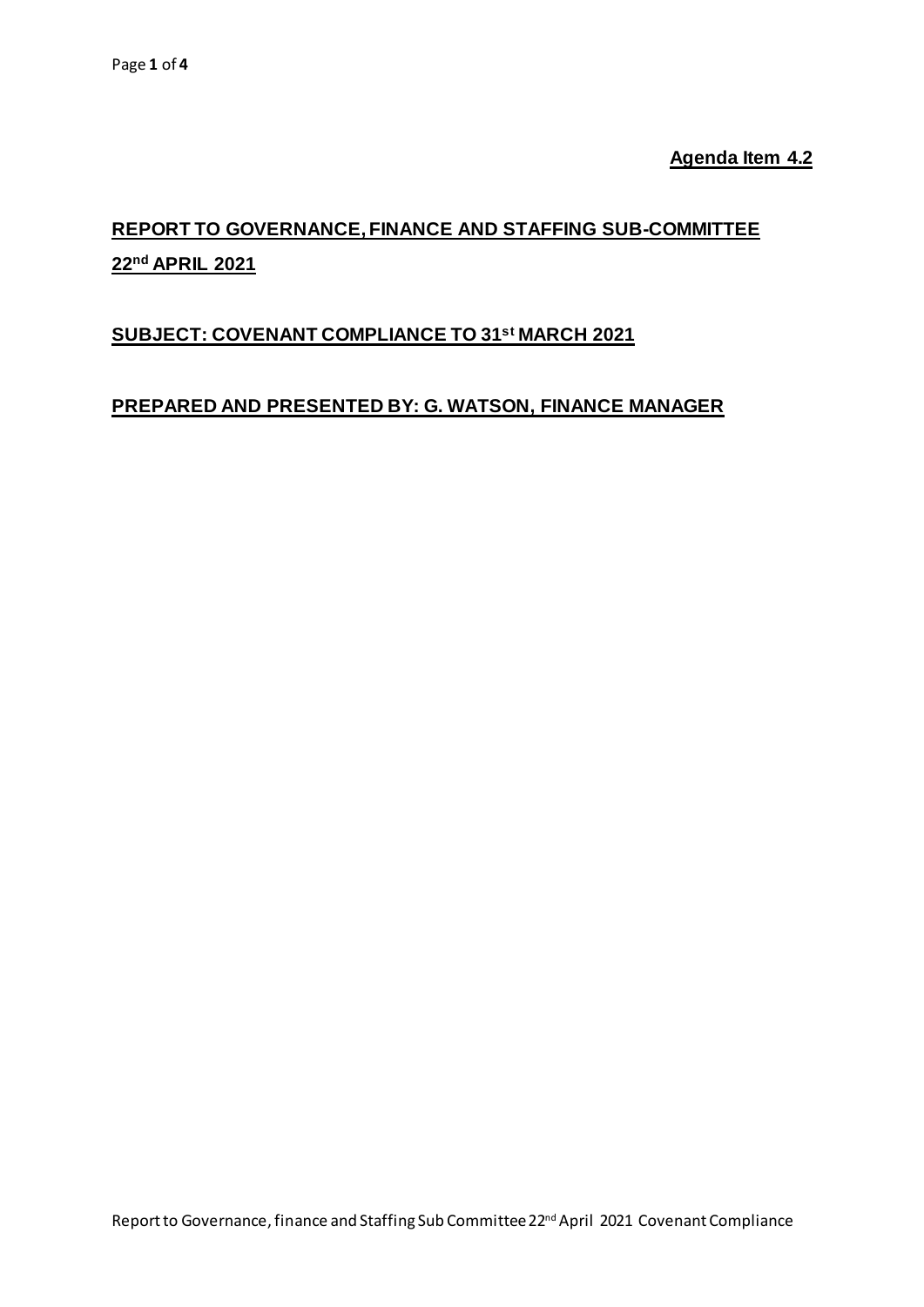This report informs the Management Committee of the Associations compliance with our banking covenants, as set out in our loan agreements with the Triodos Bank.

A Covenant is a condition of a loan that lender uses to monitor a borrower's performance during the period covered by the loan. The covenants are detailed in the attached papers.

Yorkhill Housing Association Ltd is complying with all of its loan covenants with Triodos Bank as at 31st March 2021.

The Management Committee is asked to note the Association's compliance with its banking covenants to 31st March 2021.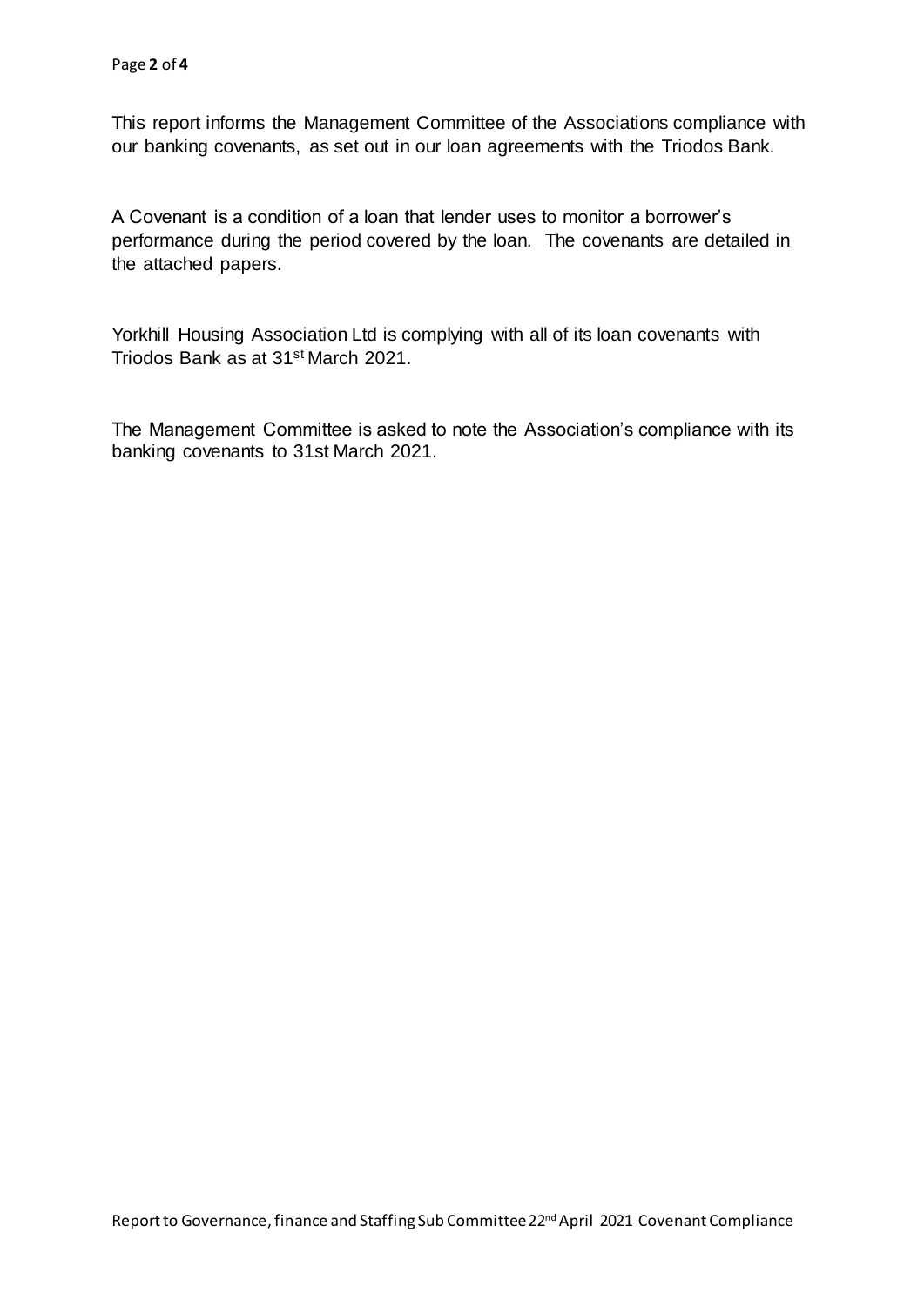## **TRIODOS LOAN COVENANT REPORT**

#### **Triodos Covenants at 31st March 2021**

The Association will satisfy the loan covenants with Triodos as at 31.03.21

#### **1. Interest Cover**

The interest cover ratio is the measure of the Association`s ability to meet its interest payments:

| <b>Operating Surplus</b>                                | 355,308    |
|---------------------------------------------------------|------------|
| Add back depreciation of housing properties             | 469,341    |
| Add back gain/deduct loss on disposals of properties    | 0          |
| Deduct amortisation of public sector grant              | $-287,400$ |
| Deduct any payment made in year towards Pension deficit | $-93,459$  |
| <b>Adjusted Operating Surplus</b>                       | 443,790    |
| Interest Payable                                        | 30,738     |
| Interest Receivable                                     | $-5,153$   |
| Net Interest payable                                    | 25,585     |
| Interest Cover                                          | 17.35      |
| Covenant                                                | 1.1        |
| Covenant satisfied                                      | <b>YES</b> |

#### **2. Debt Service Cover**

The debt service coverage ratio is the ration of cash available for debt servicing to interest, principal and lease:

| <b>Adjusted Operating Surplus</b> | 443,790 |  |
|-----------------------------------|---------|--|
| Net Interest Paid                 | 30,738  |  |